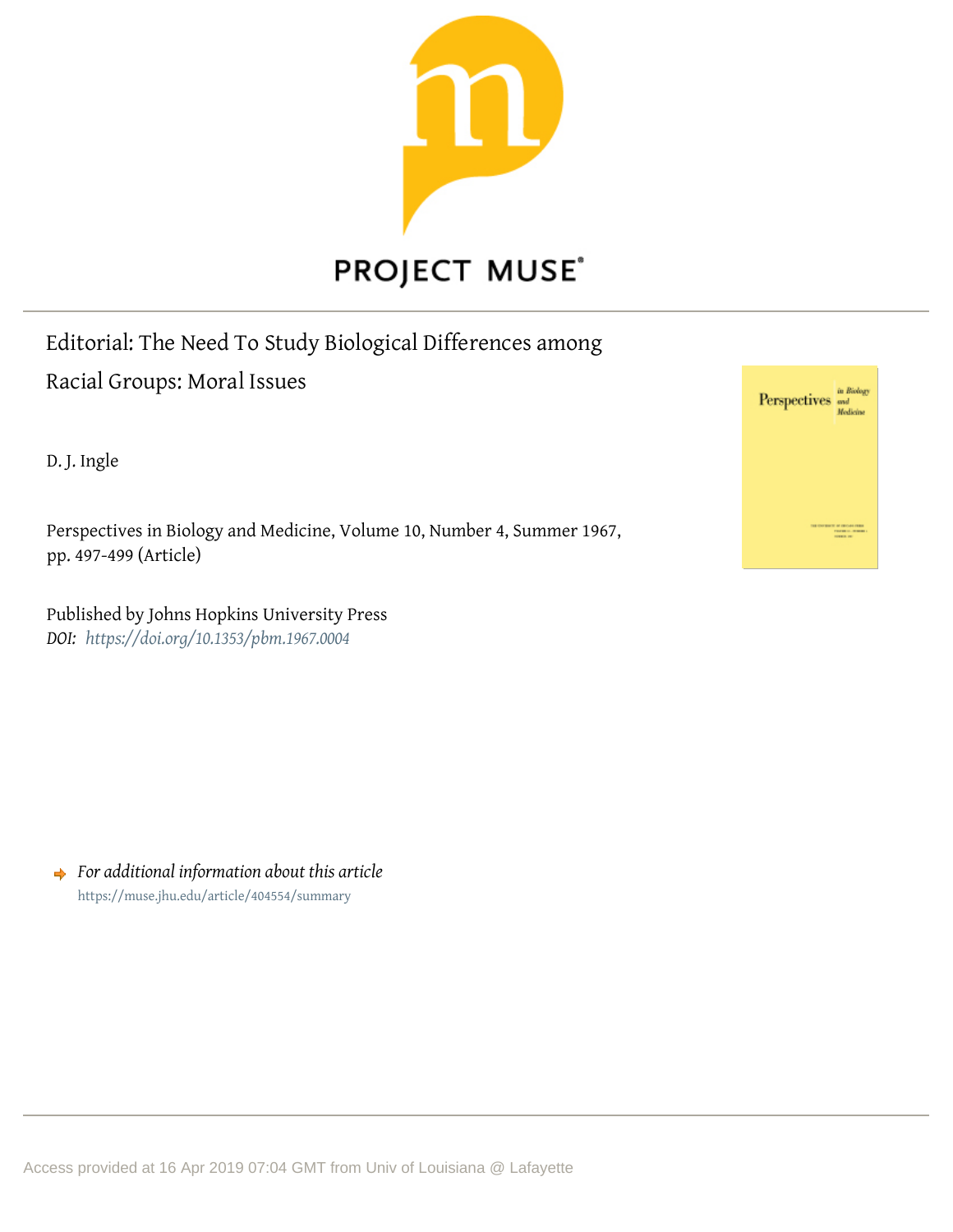#### PERSPECTIVES IN BIOLOGY AND MEDICINE

Volume io · Number 4 · Summer 1967

## EDITORIAL: THE NEED TO STUDY BIOLOGICAL DIFFERENCES AMONG RACIAL GROUPS: MORAL ISSUES

Free dissemination of information and open discussion is an essential part of the scientific process.—AAAS COMMITTEE ON SCIENCE IN THE PROMOTION OF HUMAN WELFARE [1].

The dogma currently expressed by agencies of government and many social scientists holds that there is no genetic basis for the average differences in test performance, school success, job success, and behavior of racial groups. The most sensitive and emotionally charged question is whether or not there is any biological basis for the disadvantages which Negroes experience as a racial group. Individuals interested in further studies find that many who are concerned with the advancement of the Negro hold that closed systems of belief are necessary to unite theory and social action.

Interesting views on the social responsibility of the scientist studying racial problems are stated by Morton Fried [2]. He makes the point that since the scientist must protect the health, security, and rights of the individual subject, he is also obligated to protect the larger social aggregates whose futures are influenced by his work. Fried seems to imply that no knowledge which can be misused should be made public. The scientist should be concerned about the uses of knowledge, but Fried fails to rationalize the withholding of knowledge that can be used for good as well as evil or the fostering of dogma that is intended to serve a good purpose but can be misused.

It is true that racists seek any possible basis for distortions and generalizations against Negroes which can be used to limit their rights and opportunities. This risk is partially averted by emphasis upon the importance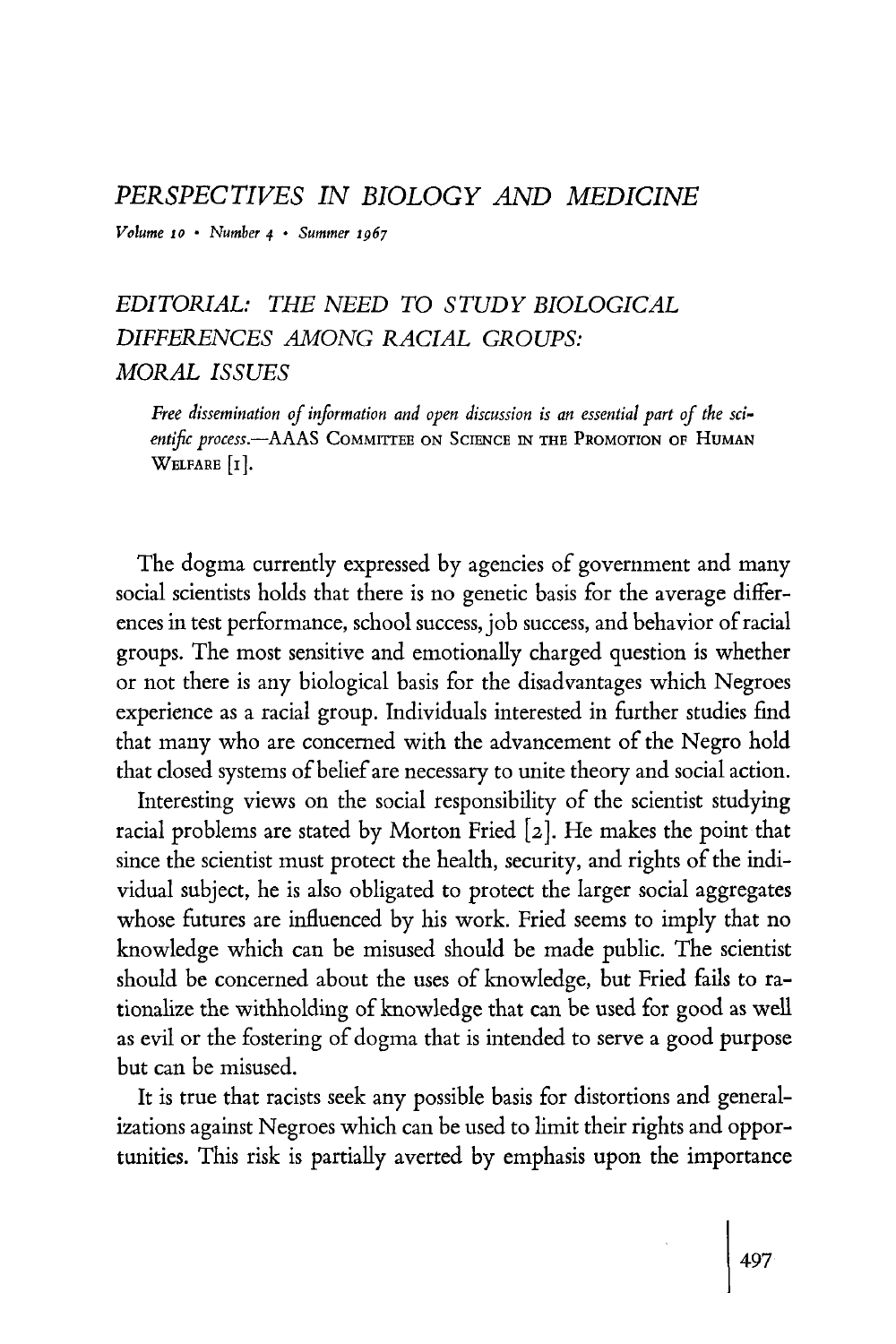of attending to individuality rather than to racial origin, for the range of individual differences within a racial group is far greater than average group differences.

Social actions extending far beyond equal rights and opportunities are taken on the basis of the plausible but weakly supported hypothesis that the average genetic potential of whites and Negroes is approximately equal. However, if this hypothesis is incorrect, it is not rational to randomly place individuals in jobs, schools, and housing on the basis of race rather than abilities, interests, drives, behavioral standards, and the assumption of duties. It may be that the resegregation of races in schools and housing with the accompanying social upheaval—most notable in our nation's capital but occurring rapidly in other large cities—is not a desirable substitute for integration according to individuality.

When all Negroes are told that their problems are caused solely by racial discrimination and that none are inherent within themselves, the ensuing hatred, frustration behavior—largely negative and destructive—and reverse racism become forms of social malignancy. Is the dogma which has fostered it true or false?

If there are important average differences in genetic potential between Negroes and non-Negroes, it may be that one necessary means for Negroes to achieve true equality is biological. As shown by Moynihan [3], Negro women married to professional or technical workers had an average of 1.9 children, whereas Negro women below the so-called poverty line averaged 5.3 children. Since there is a positive correlation between socioeconomic status and I.Q., and since both are negatively correlated with family size, the possibility must be considered that the genetic potential of Negroes is declining. Higgins, Reed, and Reed [4] have shown that, although a negative correlation exists between family size and I.Q. among white families, those of low I.Q. have larger than average numbers of non-reproducing siblings so that the I.Q. of the whole population of whites may be approximately static. No comparable studies of Negro populations have been done.

Knowledge can be misused; this does not excuse efforts to block inquiry and debate or to deny laymen in a democratic society the right to know. Closed systems of belief can also be misused, and ignorance is a barrier to progress. All possible causes of peoples being disadvantaged should be in